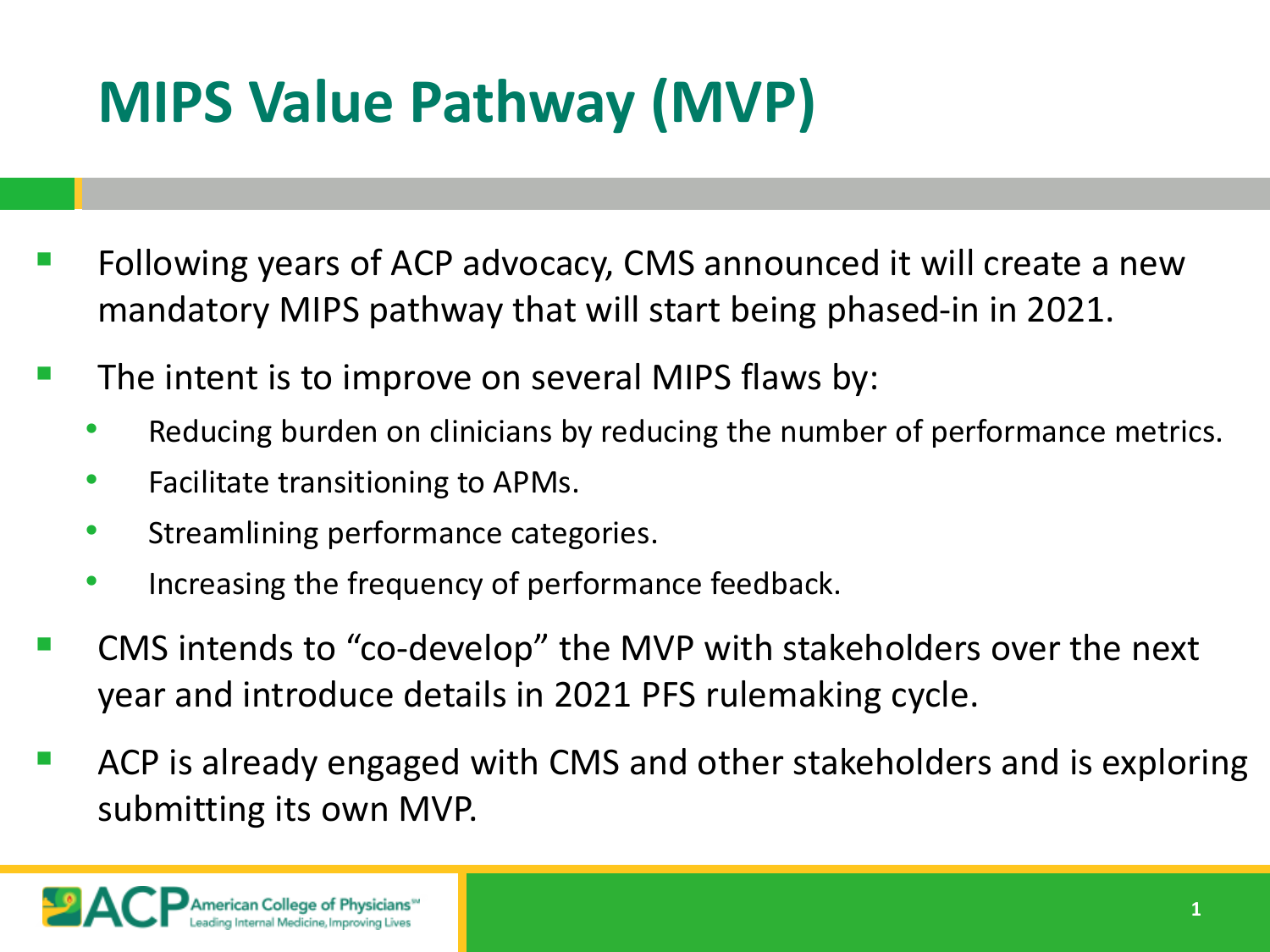### **2020 MIPS Scoring and Weighting**

 Under MACRA, the max MIPS payment adjustment will increase to **9%** next year and remain there indefinitely



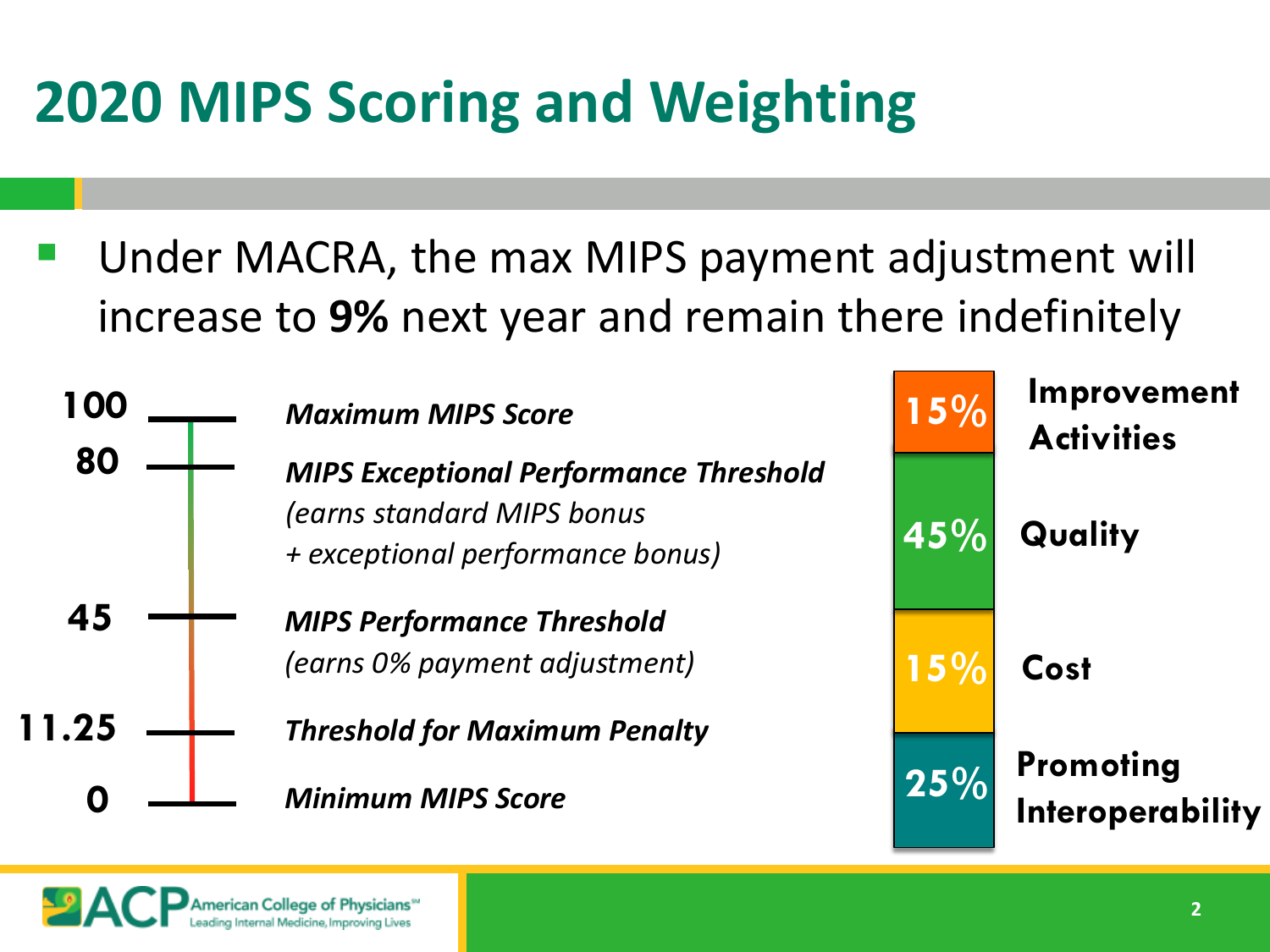# **2020 Major MIPS Changes By Category**

یم

American College of Physicians<sup>®</sup> Internal Medicine, Improving Lives

| Quality<br>Increase data completeness by 10%<br>New registry vendor/measure criteria<br>Removed 42 "low-value" measures<br>Outpatient outcomes measure for patients<br>with MCCs postponed           | Cost<br>10 new episode-based measures<br><b>Revamped TPCC; MSPB measures</b><br>Category weight kept at 15%                                                                                                                 |
|------------------------------------------------------------------------------------------------------------------------------------------------------------------------------------------------------|-----------------------------------------------------------------------------------------------------------------------------------------------------------------------------------------------------------------------------|
| <b>Improvement Activities</b><br>Increase group reporting threshold from 1<br>clinician to 50% of clinicians in group<br>(may report on different 90 day periods)<br>New criteria; inventory changes | <b>Promoting Interoperability</b><br>New opioid measure offered as bonus<br>Querying PDMP measure now optional<br>and attestation-based<br>Groups will qualify for hospital-based<br>exception if $75\%$ + of clinicians do |
| Key:                                                                                                                                                                                                 |                                                                                                                                                                                                                             |

**3**

Good Neutral Mostly Bad Bad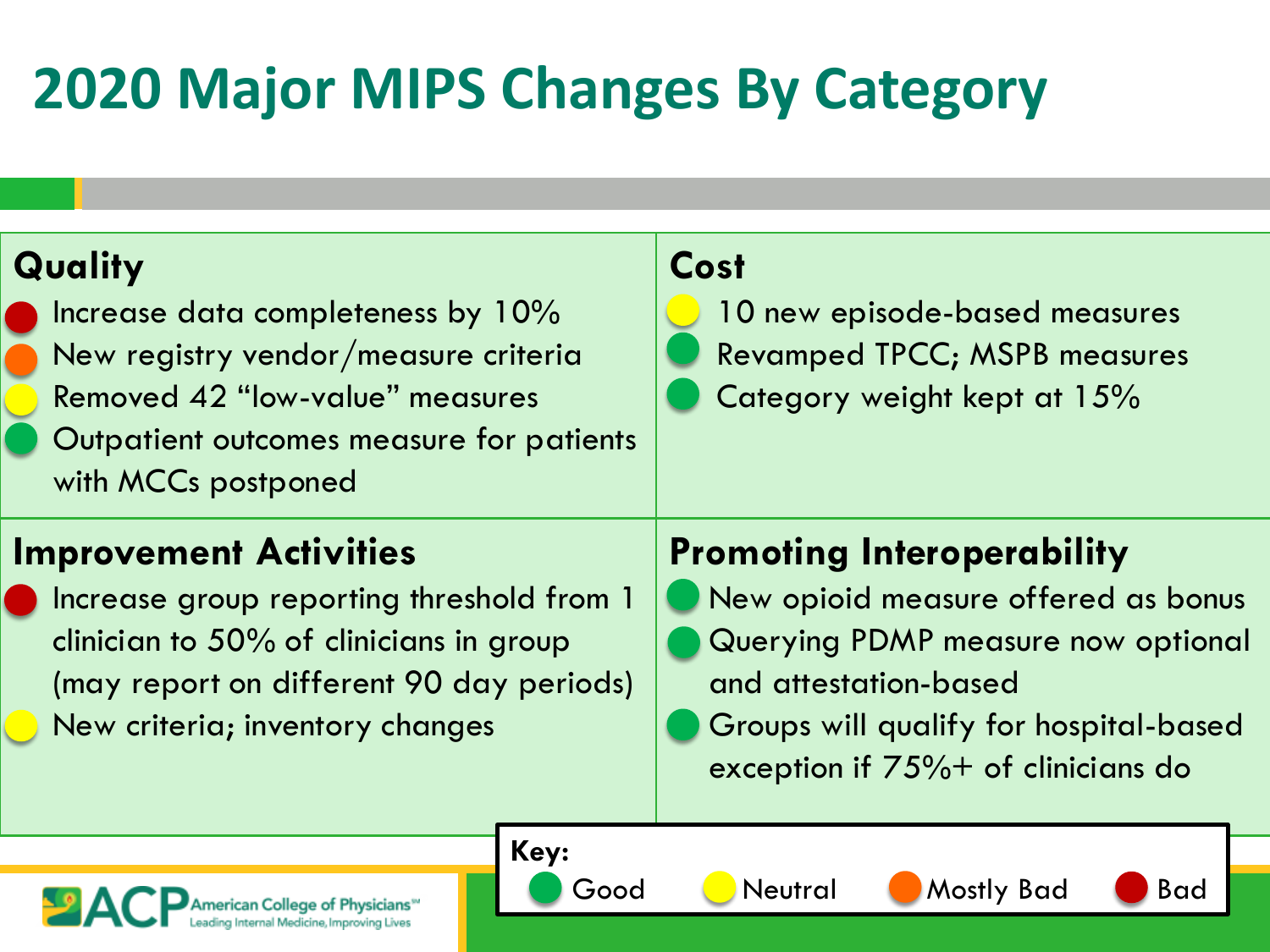### **Advanced APM Updates**

Primary Care First to launch Jan 2021. ACP [secured major changes t](https://www.acponline.org/acp_policy/letters/letter_to_cmmi_on_primary_care_first_model_2019.pdf)o make the program more palatable for internists and co-hosted CMMI staff on a webinar with AMA/AAFP. [Check out](https://www.acponline.org/practice-resources/business-resources/payment/medicare-payment-and-regulations-resources/macra-and-the-quality-payment-program/alternative-payment-models-apms/primary-care-first-model-webinar) our on-demand webinar and FAQs (member login required).

**Direct Contracting Model <b>applications** are due Feb. 25. Check out ACP's <u>fact sheet</u>.

**Impending Stark/Antikickback updates** that seek to make it easier for clinicians participating in value-based arrangements. Read ACP's [comments.](https://www.acponline.org/advocacy/where-we-stand/medicare-and-the-quality-payment-program)

**2017 Advanced APM bonuses were paid out** (finally) following [pressure](https://www.acponline.org/system/files/documents/advocacy/where_we_stand/assets/aapm_bonus_letter_apg_september_2019.pdf) from ACP.

**PTAC** A handful of members [resigned](http://www.chqpr.org/downloads/Miller_Resignation_from_PTAC.pdf) citing lack of progress. ACP re-submitted its Medical Neighborhood Model [proposal](https://www.acponline.org/system/files/documents/advocacy/where_we_stand/assets/medical_neighborhood_aapm_revised_submission_final.pdf) in November 2019 and is exploring other avenues for that and exploring joint advocacy to improve the relevance of PTAC.